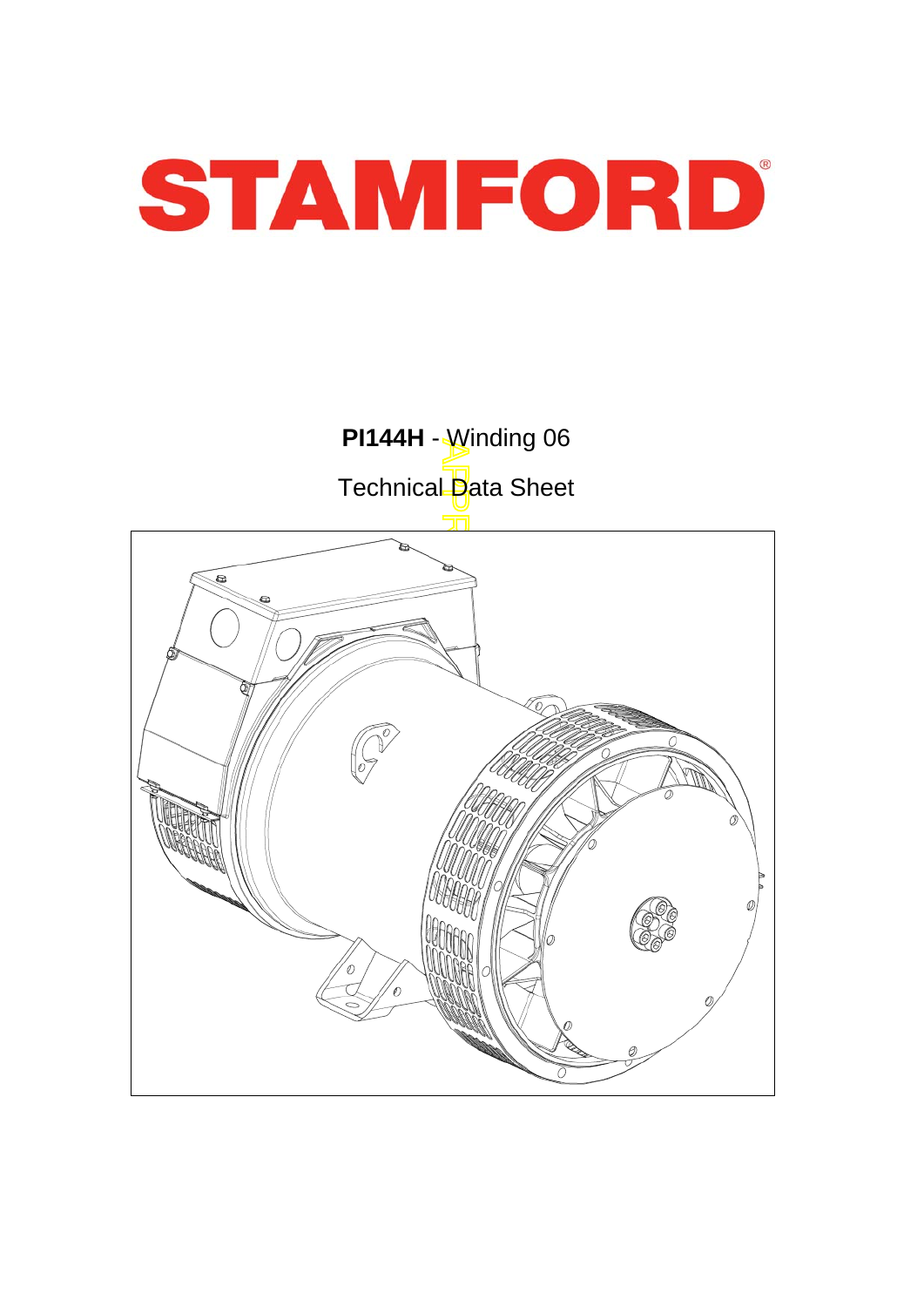# PI144H **SPECIFICATIONS & OPTIONS**



### **STANDARDS**

Stamford industrial generators meet the requirements o f BS EN 60034 and the relevant section of other international standards such as BS5000, VDE 0530, NEMA MG1-32, IEC34, CSA C22.2-100, AS1359.

Other standards and certifications can be considered on request.

### **VOLTAGE REGULATOR**

#### **AS480 AVR fitted as STANDARD**

With this self-excited system the main stator provides power via the AVR to the exciter stator. The high efficiency semi-conductors of the AVR ensure positive build-up from initial low levels of residual voltage.

The exciter rotor output is fed to the main rotor through a three-phase full-wave bridge rectifier. The rectifier is protected by a surge suppressor against surges caused, for example, by short circuit or out-of-phase paralleling. The AS480 will support limited accessories, RFI suppession remote voltage trimmer and for the P1 range only a 'droop' Current Transformer (CT) to permit parallel operation with other ac generators.

The AVR is can be fitted to either side of the generator in its own housing in the non-drive end bracket.

### **Excitation Boost System (EBS) (OPTIONAL)**

The EBS is a single, self-contained unit, attached to the non-drive end of the generator.

The EBS unit consists of the Excitation Boost Controller (EBC) and an Excitation Boost Generator (EBG). Unde r fault conditions, or when the generator is subjected to a large impact load such as a motor starting, the generator voltage will drop. The EBC senses the drop in voltage and engages the output power of the EBG. This additional power feeds the generator's excitation system, supporting the load until breaker discrimination can remove the fault or enable the generator to pick up a motor and drive the voltage recovery.

#### **WINDINGS & ELECTRICAL PERFORMANCE**

All generator stators are wound to 2/3 pitch. This eliminates triplen (3rd, 9th, 15th …) harmonics on the voltage waveform and is found to be the optimum design for trouble-free supply of non-linear loads. The 2/3 pitch design avoids excessive neutral currents sometimes seen with higher winding pitches, when in parallel with the mains. A fully connected damper winding reduces oscillations during paralleling. This winding, with the 2/3 pitch and carefully selected pole and tooth designs, ensures very low waveform distortion.

#### **TERMINALS & TERMINAL BOX**

Dedicated Single Phase generators have 4 ends brought out to the terminals, which are mounted at the non-drive end of the generator. A sheet steel terminal box contains provides ample space for the customers' wiring and gland arrangements. Alternative terminal boxes are available fo r customers who want to fit additional components in the terminal box.

### **SHAFT & KEYS**

All generator rotors are dynamically balanced to better than BS6861:Part 1 Grade 2.5 for minimum vibration in operation. Two bearing generators are balanced with a half key.

### **INSULATION / IMPREGNATION**

The insulation system is class 'H'.

All wound components are impregnated with materials and processes designed specifically to provide the high build required for static windings and the high mechanical strength required for rotating components.

### **QUALITY ASSURANCE**

Generators are manufactured using production procedures having a quality assurance level to BS EN ISO 9001.

APPROVED DOCUMENT The stated voltage regulation may not be maintained in the presence of certain radio transmitted signals. Any change in performance will fall within the limits of Criteria B' of EN 61000-6-2:2001. At no time will the steady-state voltage regulation exceed 2%.

### **DE RATES**

All values tabulated on page 8 are subiect to the following reductions

**5%** when air inlet filters are fitted.

3% for every 500 metres by which the operating altitude exceeds 1000 metres above mean sea level.

3% for every 5°C by which the operational ambient temperature exceeds 40°C.

 Note: Requirement for operating in an ambient exceeding 60°C must be referred to the factory.

5% For reverse rotation

(Standard rotation CW when viewed from DE)

*NB Continuous development of our products entitles us to change specification details without notice, therefore they must not be regarded as binding.* 

*Front cover drawing typical of product range.*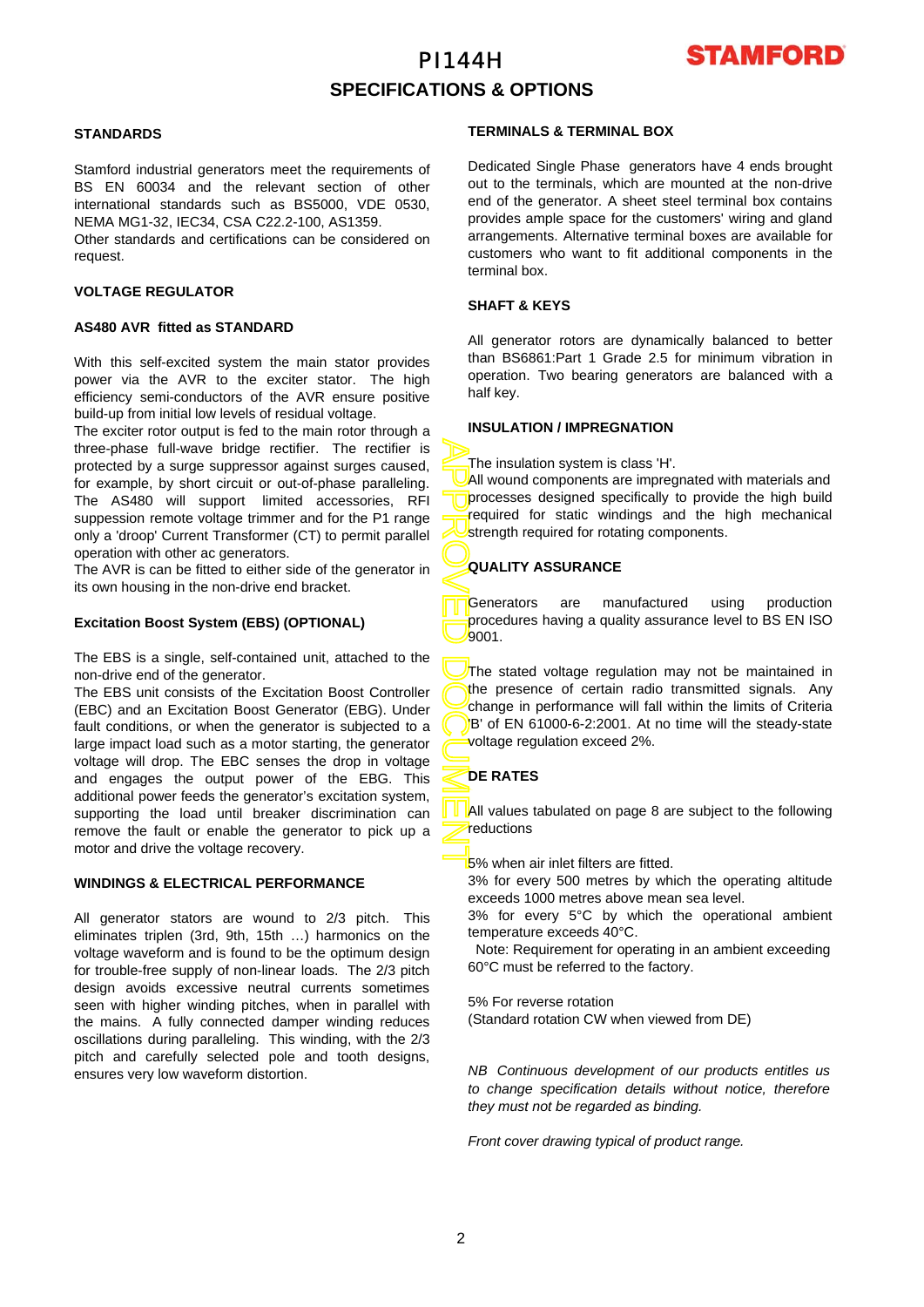

### **WINDING 06**

| <b>CONTROL SYSTEM</b>                                  | STANDARD AS480 AVR (SELF EXCITED)                   |                                                              |                           |                                   |                                                                                      |               |              |          |  |  |  |
|--------------------------------------------------------|-----------------------------------------------------|--------------------------------------------------------------|---------------------------|-----------------------------------|--------------------------------------------------------------------------------------|---------------|--------------|----------|--|--|--|
| <b>VOLTAGE REGULATION</b>                              | ± 1.0 %                                             |                                                              |                           |                                   |                                                                                      |               |              |          |  |  |  |
| <b>SUSTAINED SHORT CIRCUIT</b>                         |                                                     | SELF EXCITED MACHINES DO NOT SUSTAIN A SHORT CIRCUIT CURRENT |                           |                                   |                                                                                      |               |              |          |  |  |  |
| <b>CONTROL SYSTEM</b>                                  |                                                     | AS480 AVR WITH OPTIONAL EXCITATION BOOST SYSTEM (EBS)        |                           |                                   |                                                                                      |               |              |          |  |  |  |
| SUSTAINED SHORT CIRCUIT                                |                                                     | REFER TO SHORT CIRCUIT DECREMENT CURVE (page 7)              |                           |                                   |                                                                                      |               |              |          |  |  |  |
| <b>INSULATION SYSTEM</b>                               |                                                     | <b>CLASS H</b>                                               |                           |                                   |                                                                                      |               |              |          |  |  |  |
| <b>PROTECTION</b>                                      | IP23                                                |                                                              |                           |                                   |                                                                                      |               |              |          |  |  |  |
| <b>RATED POWER FACTOR</b>                              |                                                     | 0.8                                                          |                           |                                   |                                                                                      |               |              |          |  |  |  |
| <b>STATOR WINDING</b>                                  |                                                     | SINGLE LAYER CONCENTRIC                                      |                           |                                   |                                                                                      |               |              |          |  |  |  |
| <b>WINDING PITCH</b>                                   | <b>TWO THIRDS</b>                                   |                                                              |                           |                                   |                                                                                      |               |              |          |  |  |  |
| <b>WINDING LEADS</b>                                   | 4                                                   |                                                              |                           |                                   |                                                                                      |               |              |          |  |  |  |
| STATOR WDG. RESISTANCE                                 |                                                     | 0.06 Ohms AT 22°C SERIES CONNECTED                           |                           |                                   |                                                                                      |               |              |          |  |  |  |
| ROTOR WDG. RESISTANCE                                  |                                                     |                                                              |                           | 0.89 Ohms at 22°C                 |                                                                                      |               |              |          |  |  |  |
| <b>EXCITER STATOR RESISTANCE</b>                       |                                                     |                                                              |                           | 22.9 Ohms at 22°C                 |                                                                                      |               |              |          |  |  |  |
| <b>EXCITER ROTOR RESISTANCE</b>                        |                                                     |                                                              |                           | 0.21 Ohms PER PHASE AT 22°C       |                                                                                      |               |              |          |  |  |  |
| <b>EBS STATOR RESISTANCE</b>                           |                                                     |                                                              |                           | 12.9 Ohms at 22°C                 |                                                                                      |               |              |          |  |  |  |
| <b>R.F.I. SUPPRESSION</b>                              |                                                     |                                                              |                           |                                   | BS EN 61000-6-2 & BS EN 61000-6-4, VDE 0875G, VDE 0875N. refer to factory for others |               |              |          |  |  |  |
| <b>WAVEFORM DISTORTION</b>                             |                                                     |                                                              |                           |                                   | NO LOAD < $1.5\%$ NON-DISTORTING LINEAR LOAD < $5.0\%$                               |               |              |          |  |  |  |
| <b>MAXIMUM OVERSPEED</b>                               |                                                     |                                                              |                           |                                   | 2250 Rev/Min                                                                         |               |              |          |  |  |  |
| <b>BEARING DRIVE END</b>                               |                                                     |                                                              |                           |                                   | BALL. 6310-2RS (ISO)                                                                 |               |              |          |  |  |  |
| <b>BEARING NON-DRIVE END</b>                           |                                                     |                                                              |                           |                                   | BALL. 6306-2RS (ISO)                                                                 |               |              |          |  |  |  |
|                                                        |                                                     |                                                              | 2 BEARING                 |                                   |                                                                                      |               |              |          |  |  |  |
|                                                        | WITH EBS                                            |                                                              |                           | <b>WITHOUT EBS</b>                | WITH EBS                                                                             |               | WITHOUT EBS  |          |  |  |  |
| <b>WEIGHT COMP. GENERATOR</b>                          | 172.5 kg                                            |                                                              |                           | 170.8 kg                          | 175.5 kg                                                                             |               |              | 173.8 kg |  |  |  |
| <b>WEIGHT WOUND STATOR</b>                             | 75 kg                                               |                                                              |                           | 75 kg                             | 75 kg                                                                                |               | 75 kg        |          |  |  |  |
| <b>WEIGHT WOUND ROTOR</b>                              | 65.63 kg                                            |                                                              |                           | 63.93 kg                          | 67.34 kg                                                                             |               | 65.64 kg     |          |  |  |  |
| <b>WR<sup>2</sup> INERTIA</b>                          | $0.2541$ kgm <sup>2</sup>                           |                                                              | $0.2524$ kgm <sup>2</sup> | 0.2545 kgm <sup>2</sup>           |                                                                                      | 0.2528 $kgm2$ |              |          |  |  |  |
| SHIPPING WEIGHTS in a crate                            | 191 kg                                              |                                                              |                           | 189.3 kg                          | 200 kg                                                                               |               |              | 198.3 kg |  |  |  |
| <b>PACKING CRATE SIZE</b>                              | $85 \times 51 \times 67$ (cm)<br>85 x 51 x 67 (cm)  |                                                              |                           |                                   |                                                                                      |               |              |          |  |  |  |
| <b>TELEPHONE INTERFERENCE</b>                          | <b>TIF&lt;50</b><br>THF<2 $%$                       |                                                              |                           |                                   |                                                                                      |               |              |          |  |  |  |
| <b>COOLING AIR</b>                                     |                                                     |                                                              |                           | 0.165 m <sup>3</sup> /sec 340 cfm |                                                                                      |               |              |          |  |  |  |
| <b>VOLTAGE SERIES</b>                                  |                                                     | 220                                                          |                           |                                   | 230                                                                                  |               |              | 240      |  |  |  |
| <b>VOLTAGE PARALLEL</b>                                |                                                     | 110                                                          |                           |                                   | 115                                                                                  |               | 120          |          |  |  |  |
| <b>POWER FACTOR</b>                                    | 0.8                                                 |                                                              | 1.0                       | 0.8                               | 1.0                                                                                  | 0.8           |              | 1.0      |  |  |  |
| <b>KVA BASE RATING FOR REACTANCE</b><br><b>VALUES</b>  | 27.4                                                | 35.0                                                         |                           | 28.6                              | 35.0                                                                                 |               | 29.8<br>35.0 |          |  |  |  |
| Xd DIR. AXIS SYNCHRONOUS                               | 1.94                                                | 2.48                                                         | 1.85                      |                                   | 2.26                                                                                 |               | 1.77         | 2.08     |  |  |  |
| X'd DIR. AXIS TRANSIENT                                | 0.18                                                |                                                              | 0.23                      | 0.17                              | 0.21                                                                                 |               | 0.16<br>0.19 |          |  |  |  |
| X"d DIR. AXIS SUBTRANSIENT                             | 0.13<br>0.17                                        |                                                              |                           | 0.13                              | 0.16                                                                                 |               | 0.12         | 0.14     |  |  |  |
| Xq QUAD. AXIS REACTANCE                                | 0.92                                                | 1.18                                                         |                           | 0.88                              | 1.08                                                                                 | 0.84          |              | 0.99     |  |  |  |
| X"q QUAD. AXIS SUBTRANSIENT                            | 0.20                                                | 0.26                                                         |                           | 0.19                              | 0.23                                                                                 |               | 0.18         | 0.21     |  |  |  |
| XL LEAKAGE REACTANCE                                   | 0.07                                                | 0.09                                                         |                           | 0.06                              | 0.07                                                                                 |               | 0.06<br>0.07 |          |  |  |  |
| X <sub>2</sub> NEGATIVE SEQUENCE                       | 0.16<br>0.20                                        |                                                              |                           | 0.16                              | 0.20                                                                                 |               | 0.15         | 0.18     |  |  |  |
| X <sub>0</sub> ZERO SEQUENCE                           | 0.08                                                | 0.10                                                         |                           | 0.07                              | 0.09                                                                                 |               | 0.07         | 0.08     |  |  |  |
| REACTANCES ARE SATURATED                               | VALUES ARE PER UNIT AT RATING AND VOLTAGE INDICATED |                                                              |                           |                                   |                                                                                      |               |              |          |  |  |  |
| T'd TRANSIENT TIME CONST.                              | 0.026 s                                             |                                                              |                           |                                   |                                                                                      |               |              |          |  |  |  |
| T"d SUB-TRANSTIME CONST.                               | 0.007 s                                             |                                                              |                           |                                   |                                                                                      |               |              |          |  |  |  |
| T'do O.C. FIELD TIME CONST.<br>Ta ARMATURE TIME CONST. | 0.6s<br>0.007 s                                     |                                                              |                           |                                   |                                                                                      |               |              |          |  |  |  |
| <b>SHORT CIRCUIT RATIO</b>                             | 1/Xd                                                |                                                              |                           |                                   |                                                                                      |               |              |          |  |  |  |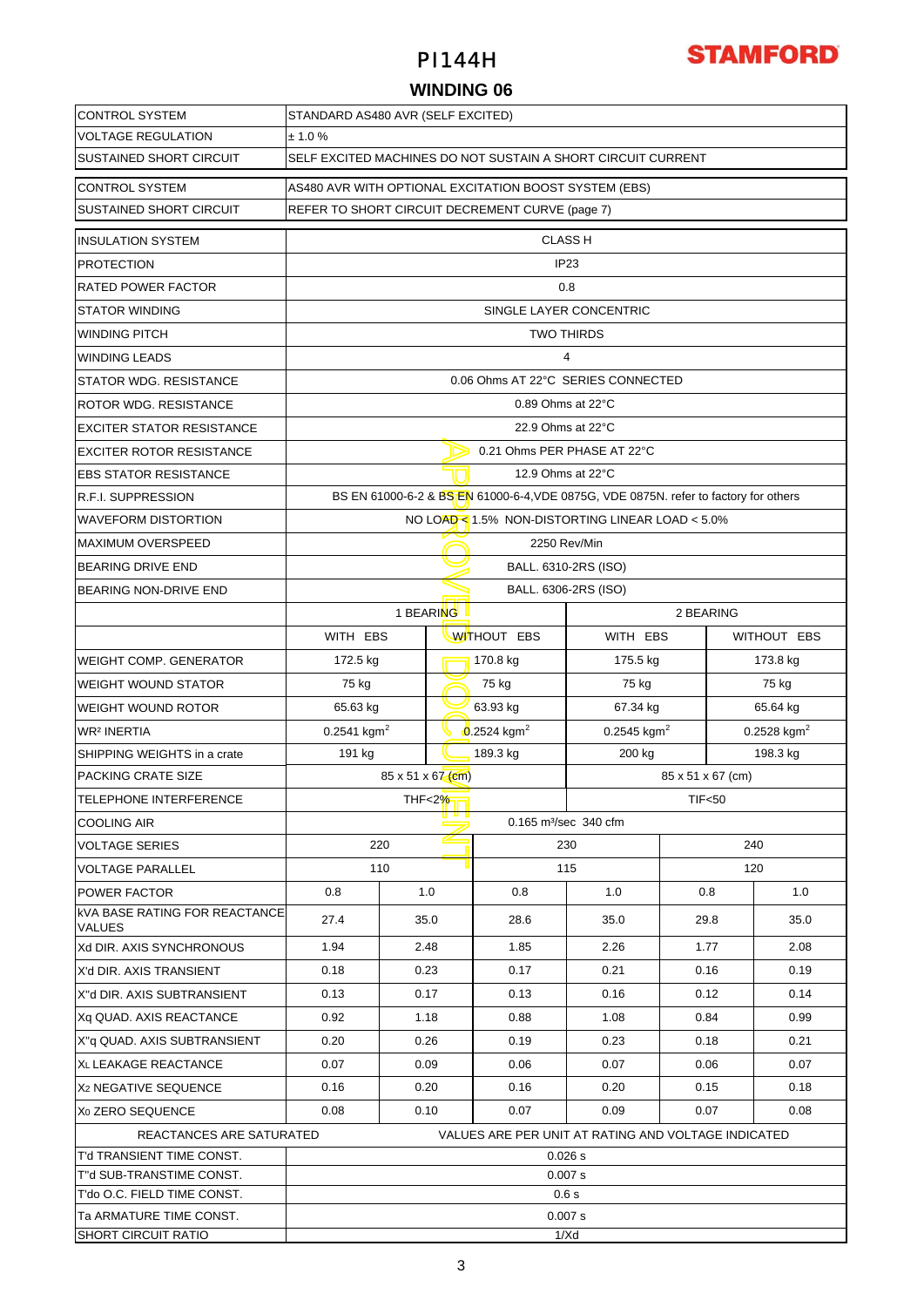

**Winding 06 / 0.8pf**

### **SINGLE PHASE EFFICIENCY CURVES**





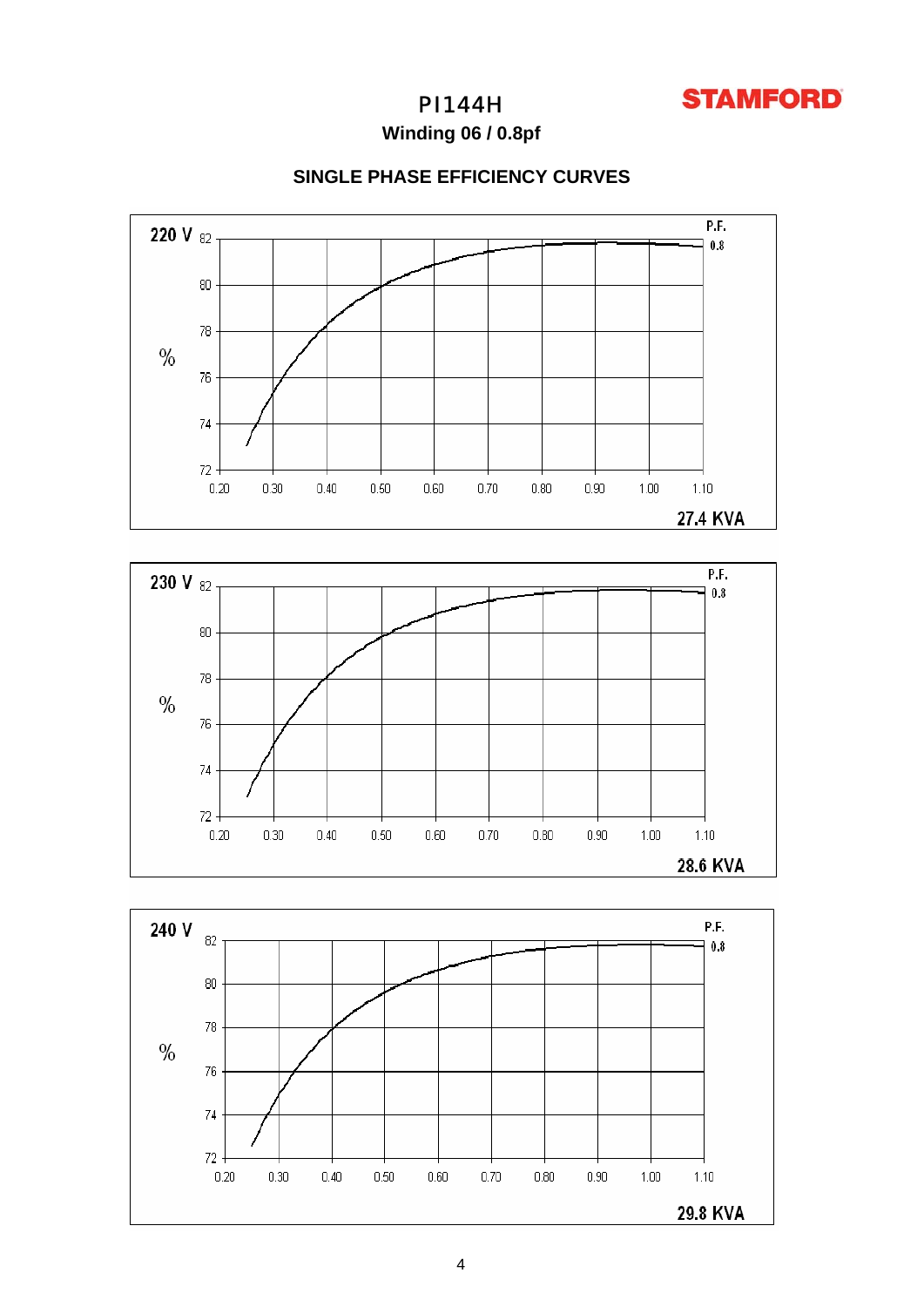

**Winding 06 / 1.0pf**

### **SINGLE PHASE EFFICIENCY CURVES**





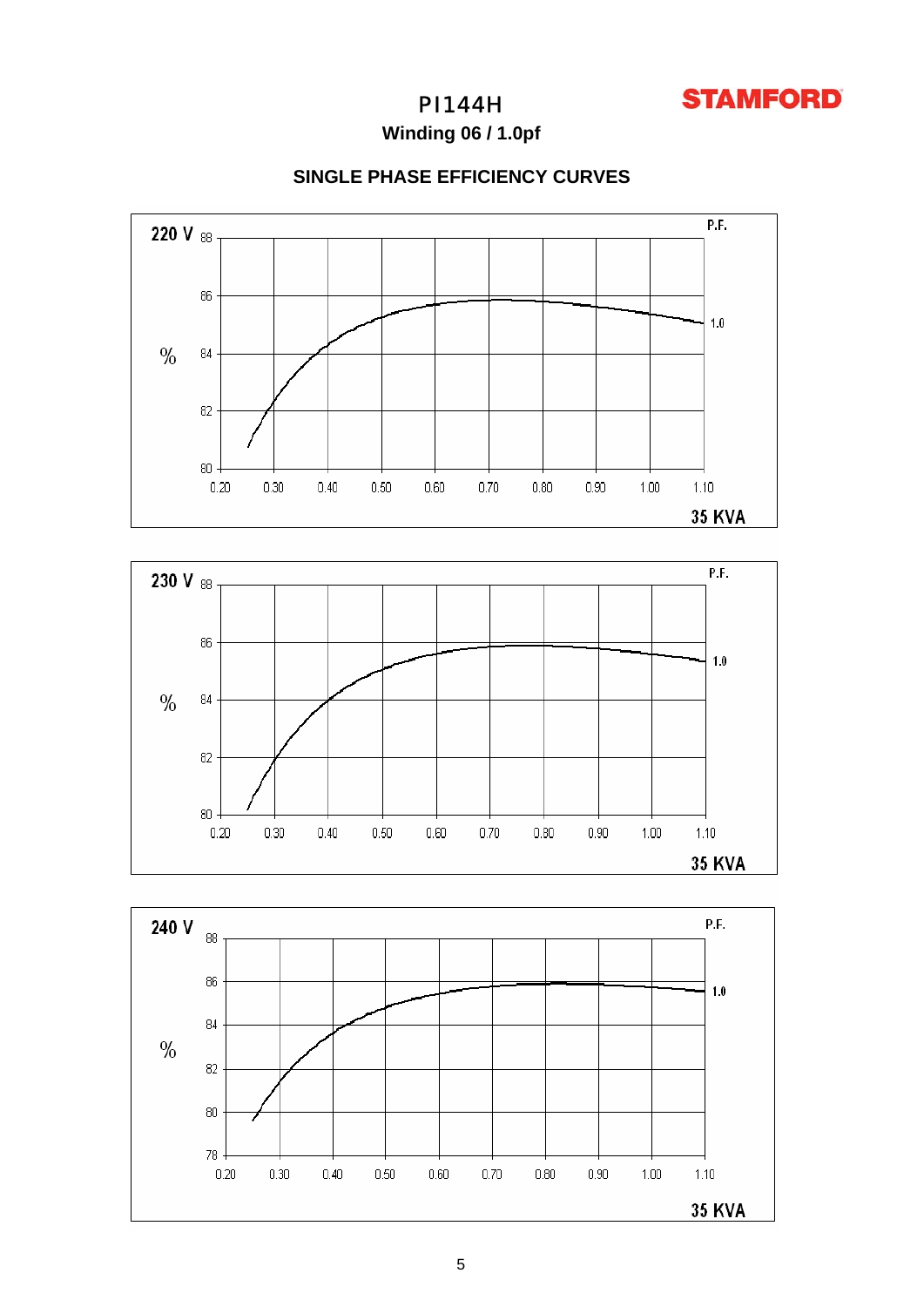

### **Winding 06 Locked Rotor Motor Startin g Curve**



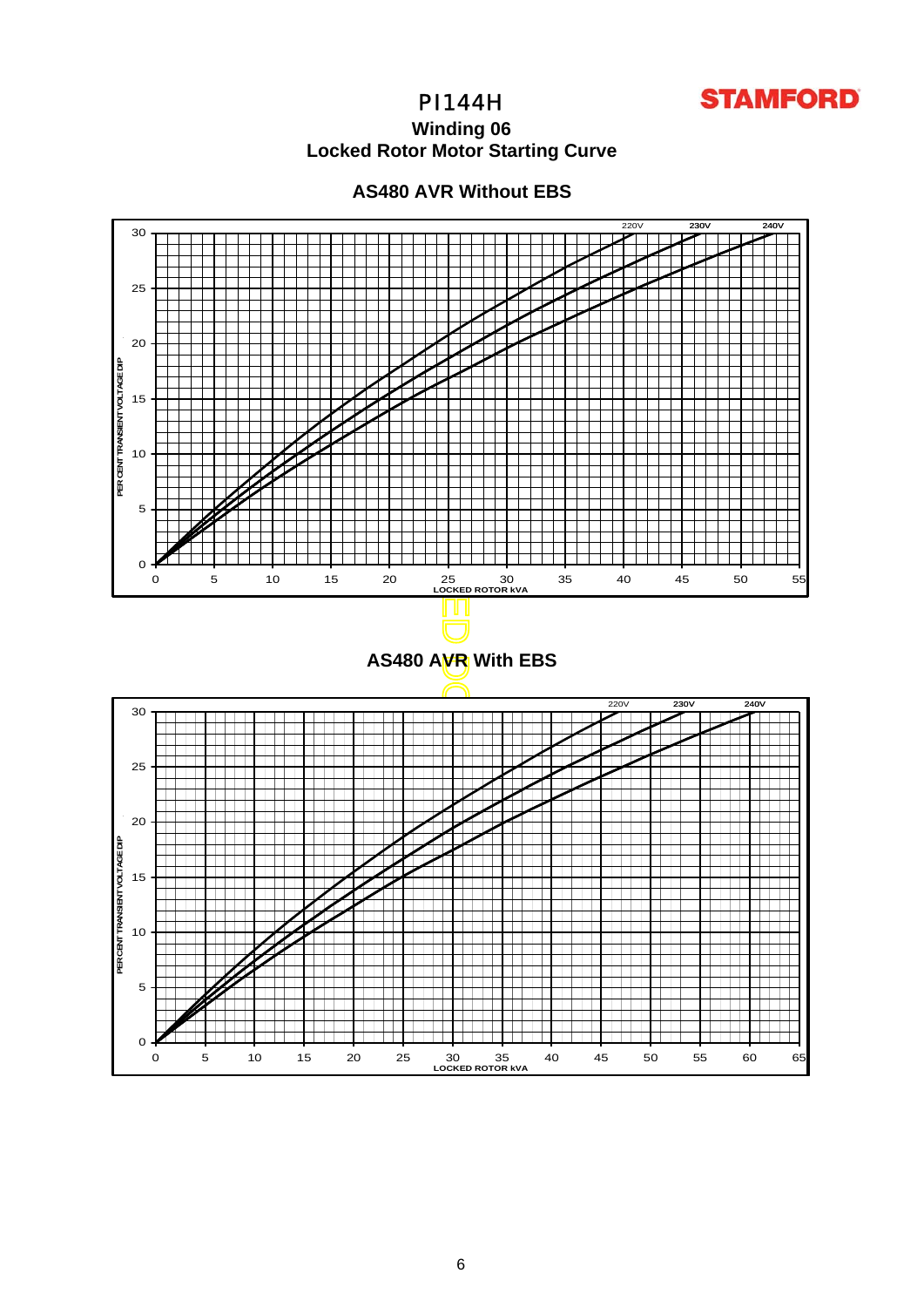

### **Winding 06 Short Circuit Decrement Curve. No-load Excitation at Rated Speed Based on series connection. WITH EBS FITTED**





### **Note**

The following multiplication factors should be used to adjust the values from curve between time 0.001 seconds and the minimum current point in respect of nominal operating voltage :

Τ

| Voltage     | Factor   |
|-------------|----------|
| <b>220V</b> | $X$ 1\00 |
| 230V        | $X$ 1005 |
| 240V        | $X$ 1.09 |
|             |          |

The sustained current value is constant irrespective of voltage level

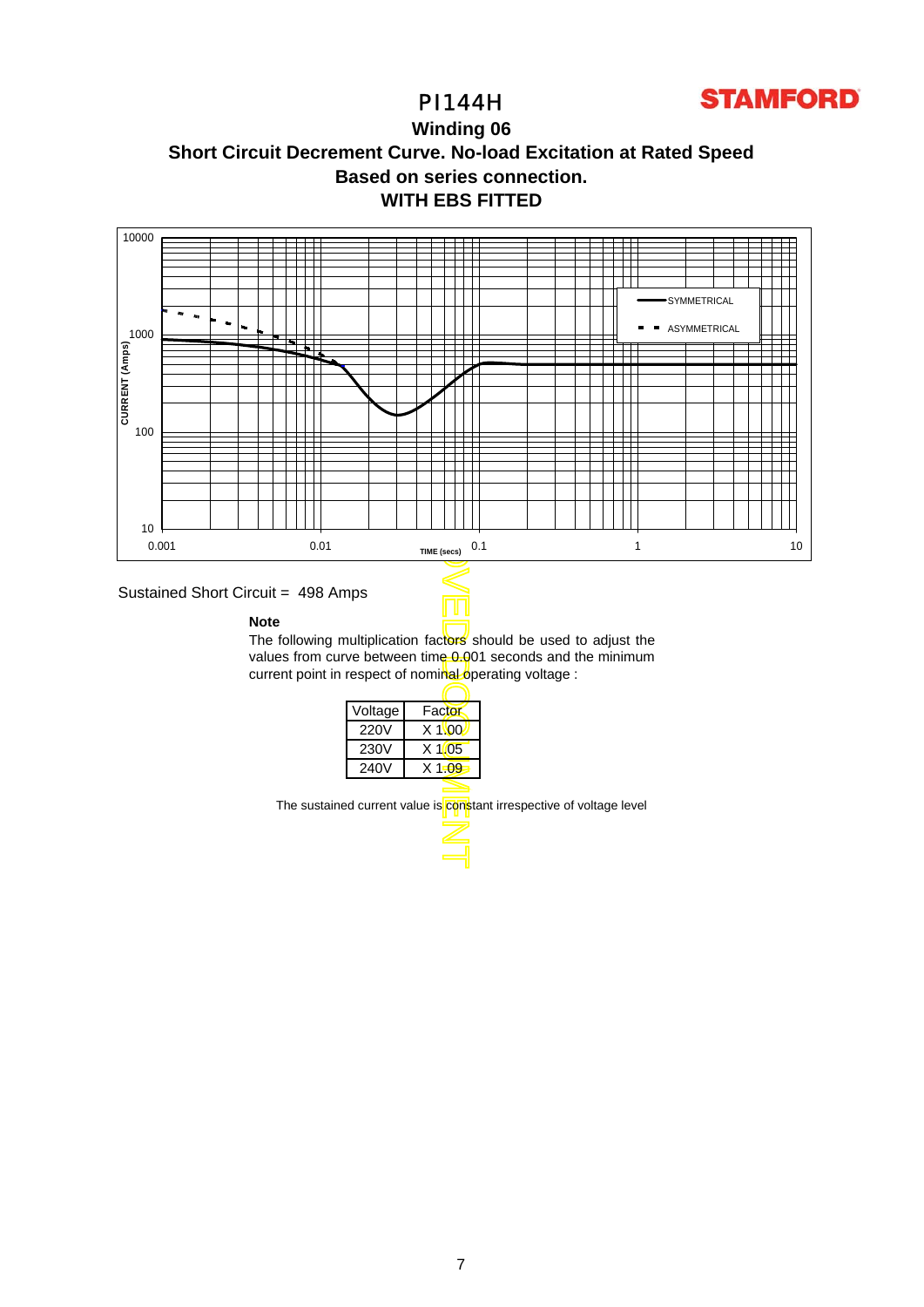# **STAMFORD**

# PI144H

# **Winding 06**

# **60**Hz

### **RATINGS**

| Class - Temp Rise | Cont. $F - 105/40^{\circ}C$ |                   |      | Cont. H - 125/40°C |                   |      | Standby - 150/40°C |                   |      | Standby - 163/27°C |                   |      |
|-------------------|-----------------------------|-------------------|------|--------------------|-------------------|------|--------------------|-------------------|------|--------------------|-------------------|------|
|                   |                             | 0.8 <sub>pf</sub> |      |                    | 0.8 <sub>pf</sub> |      |                    | 0.8 <sub>pf</sub> |      |                    | 0.8 <sub>pf</sub> |      |
| Series (V)        | 220                         | 230               | 240  | 220                | 230               | 240  | 220                | 230               | 240  | 220                | 230               | 240  |
| Parallel (V)      | 110                         | 115               | 120  | 110                | 115               | 120  | 110                | 115               | 120  | 110                | 115               | 120  |
| kVA               | 25.1                        | 26.2              | 27.2 | 27.4               | 28.6              | 29.8 | 29.4               | 30.6              | 31.9 | 30.2               | 31.5              | 32.8 |
| kW                | 20.1                        | 21.0              | 21.8 | 21.9               | 22.9              | 23.8 | 23.5               | 24.5              | 25.5 | 24.2               | 25.2              | 26.2 |
| Efficiency (%)    | 81.8                        | 81.8              | 81.8 | 81.8               | 81.8              | 81.8 | 81.7               | 81.8              | 81.8 | 81.7               | 81.7              | 81.7 |
| kW Input          | 24.6                        | 25.7              | 26.7 | 26.8               | 28.0              | 29.1 | 28.8               | 30.0              | 31.2 | 29.6               | 30.8              | 32.1 |

| Class - Temp Rise                                                                                                                                                                                                                                   | Cont. F - 105/40°C                     |      |                   | Cont. H - 125/40°C |               |                   | Standby - 150/40°C |      |      | Standby - 163/27°C |      |      |
|-----------------------------------------------------------------------------------------------------------------------------------------------------------------------------------------------------------------------------------------------------|----------------------------------------|------|-------------------|--------------------|---------------|-------------------|--------------------|------|------|--------------------|------|------|
|                                                                                                                                                                                                                                                     | 1.0 <sub>pf</sub><br>1.0 <sub>pf</sub> |      | 1.0 <sub>pf</sub> |                    |               | 1.0 <sub>pf</sub> |                    |      |      |                    |      |      |
| Series (V)                                                                                                                                                                                                                                          | 220                                    | 230  | 240               | 220                | 230           | 240               | 220                | 230  | 240  | 220                | 230  | 240  |
| Parallel (V)                                                                                                                                                                                                                                        | 110                                    | 115  | 120               | 110                | $+5$          | 120               | 110                | 115  | 120  | 110                | 115  | 120  |
| kVA                                                                                                                                                                                                                                                 | 31.9                                   | 31.9 | 31.9              | 35.0               | 350           | 35.0              | 37.6               | 37.6 | 37.6 | 38.5               | 38.5 | 38.5 |
| kW                                                                                                                                                                                                                                                  | 31.9                                   | 31.9 | 31.9              | 35.0               | $350^{\circ}$ | 35.0              | 37.6               | 37.6 | 37.6 | 38.5               | 38.5 | 38.5 |
| Efficiency (%)                                                                                                                                                                                                                                      | 85.6                                   | 85.8 | 85.9              | 85.4               | 856           | 85.7              | 85.1               | 85.4 | 85.6 | 85.0               | 85.3 | 85.5 |
| kW Input                                                                                                                                                                                                                                            | 37.3                                   | 37.2 | 37.1              | 41.0               | 40.9          | 40.8              | 44.2               | 44.0 | 43.9 | 45.3               | 45.1 | 45.0 |
| <b>DIMENSIONS</b>                                                                                                                                                                                                                                   |                                        |      |                   |                    |               |                   |                    |      |      |                    |      |      |
| 754 (MAX) WHEN<br>646 (MAX) W <b>HE</b> N<br>FITTED WITH 'EBS'<br>FITTED WITH 'EBS'<br>- 672 (MAX) OVERALL-<br>-564 (MAX) OVERALL-<br>$\rightarrow$ 520 TO T/BOX LID $\rightarrow$<br>$\leftarrow$ 136 $\rightarrow$<br>24.<br>$65 +$<br><b>NEW</b> |                                        |      |                   |                    |               |                   |                    |      |      |                    |      |      |